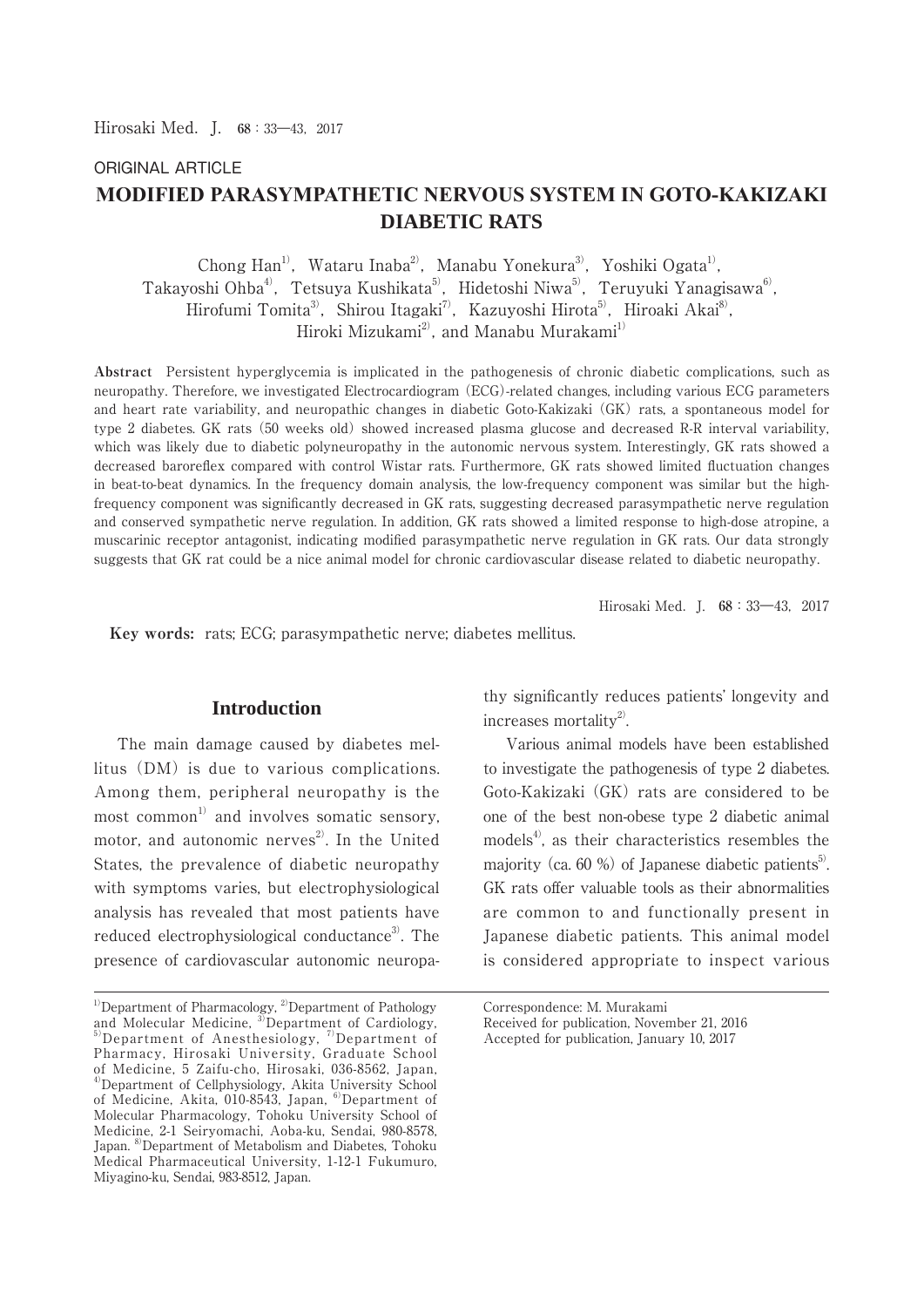pathologic mechanisms of type 2 diabetes $4$ .

 GK rats have type 2 diabetic features, such as low insulin secretion, non-obesity, and modest hyperglycemia<sup>6)</sup>. It has been shown that  $GK$ rats exhibit early thickening of the basement membrane of renal glomeruli and a reduction in motor nerve conduction velocity  $(MNCV)^7$ , suggesting that this model is valuable for characterizing diabetic neuropathy in the autonomic nervous system.

 Heart rate variability (HRV) is defined as an oscillation of R-R intervals between each heart beat that occurs as a result of autonomic nervous system sympathetic and parasympathetic activity on the sinus node $^{8}$ . Meta-analyses of published data demonstrated that reduced cardiovascular autonomic function as measured by HRV is strongly associated with an increased risk of myocardial ischemia<sup>9</sup>. Abnormalities in HRV and QT, as measured by electrocardiogram [ECG], serve as predictors of mortality<sup>10)</sup>. HRV measurement is a readily available method and serves to establish a diagnosis of autonomic dysfunction.

 In our previous study, Wada et al. examined peripheral nerve function in  $GK$  rats<sup>7</sup>. Howarth et al. reported modified QT intervals and decreased HRV in GK rats, although a detailed analysis was not conducted $111$ . The relationship between diabetic neuropathy and the autonomic cardiovascular system has been described; however, the details of HRV due to diabetic neuropathy in the GK rat model have not been well characterized.

 In the current study, we analyzed the influence of diabetic neuropathy in cardiovascular autonomic regulation using the GK diabetic rat model of type 2 diabetes.

#### **Material and methods**

#### **Animals**

Male GK rats (CLEA Japan, Inc., Tokyo,

Japan) and normal control Wistar rats were used. A standard diet and tap water were supplied ad libitum. All experimental procedures were approved by the Institutional Animal Care and Research Advisory Committee of the Hirosaki University School of Medicine. Body weight and blood glucose levels were monitored in all animals at the age of 50 weeks. Blood glucose was measured using glucose oxidase methods on a paper strip (Toe-cho Super; Kyoto-Daiichi Kagaku, Kyoto, Japan).

#### **General anesthesia**

 Anesthesia was induced by placing the rats in an anesthesia induction chamber  $(25 \times 25 \times 14)$ cm) containing 4 % isoflurane (Forane; Abbott Japan Co. Ltd., Tokyo, Japan) and ambient air. Subsequently, anesthesia was maintained using 2 % isoflurane inhalation anesthesia (2 L/ min) for ECG recordings. All experiments were conducted between 10:00 am and 4:00 pm.

## **Electrophysiological characterization of nerve** conduction velocity

 Tibial motor nerve conduction velocity (MNCV), sensory nerve conduction velocity (SNCV), and intraepidermal nerve fiber density (IENFD) were measured in all experimental animals at 50 weeks of age, as described previously<sup>12)</sup>. IENFD was evaluated by immunofluorescence staining of protein G product 9.5 (PGP9.5) on the skin sections obtained from experimental animals at 50 weeks of age. After dissection, the footpad skin was fixed in Zamboni's solution for 24 h. Frozen sections (50-ȝm thick) were incubated with an antibody against PGP9.5 (Dako, Glostrup, Denmark), and then reacted with a secondary fluorescencelabeled antibody and observed by confocal laser scanning microscopy (Olympus, Tokyo, Japan). Epidermal nerve fibers across the basement membrane of the epidermis were quantified and expressed as the number per mm distance of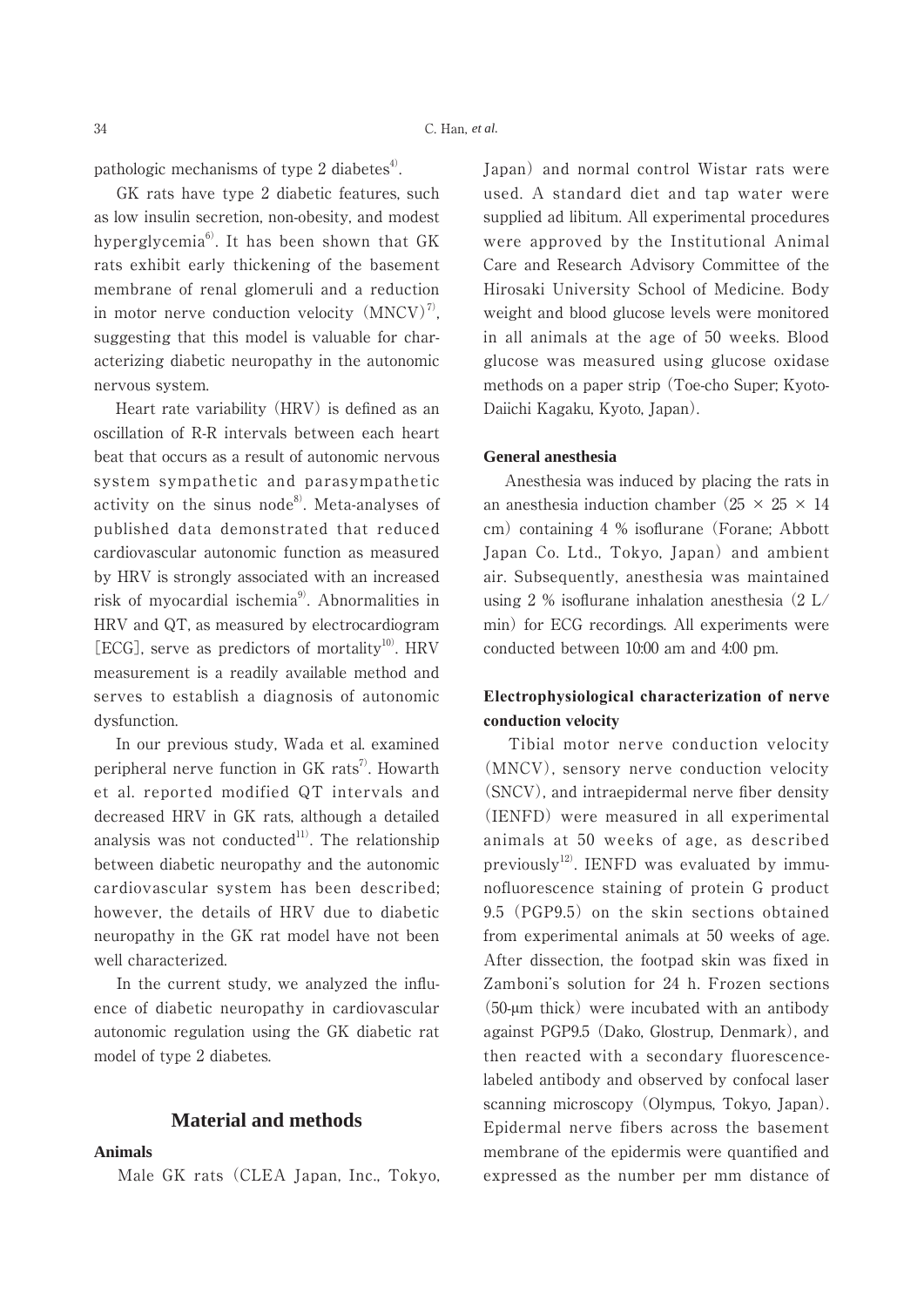basement membrane.

#### **Evaluating the ECG**

 ECG recordings, HR, and R-R interval were measured simultaneously (ML846 Power Lab System; AD Instruments, Dunedin, New Zealand)<sup>13)</sup>. An M-button (MB) connector was used as the connecting electrode<sup>13)</sup>. For the pharmacological analyses, rats were administered either propranolol ( $\beta$ -adrenergic blocker, 0.03–1.0 mg/kg) as a sympathetic blockade or atropine  $(0.03-1.0 \text{ mg/kg})$  as a parasympathetic blockade. To observe the baroreflex responses, carotid arteries were ligated for 30 s with 6-0 silk sutures. Detailed information is included in the Supplemental Information.

#### **Histological examination**

 The hearts of male GK rats and normal control Wistar rats were excised under ether anesthesia, fixed immediately in 4 %  $(v/v)$ paraformaldehyde in 0.1 M sodium phosphate buffer (pH 7.2) overnight at  $4^{\circ}$ C, embedded in paraffin wax, and stained with hematoxylineosin (H&E) periodic acid-Schiff (PAS).

 Cross-sectional area (CSA) measurements were obtained from a minimum of 50 cardiac myocytes from control Wistar and GK rats. CSA measurements were obtained using 4 images from non-overlapping regions of each tissue cross-section stained with H&E. The mean fiber CSA of the respective fiber types was determined by planimetry.

## **Reverse transcription polymerase chain reaction (573&5)**

 $Poly(A)^+$  RNA was isolated from cells using TRIzol™ reagent (Invitrogen, Carlsbad, CA, USA) and Oligotex-dT30 (Takara, Shiga, Japan). Reverse transcription was performed using a first-strand cDNA synthesis kit (SuperScript II™ Reverse Transcriptase, Invitrogen). PCR amplification was performed using GoTaq® Green Master Mix (Promega, Madison, WI,  $USA$ ). Specific sequences of  $\beta$ -adrenergic receptors  $(\beta_1 \text{ and } \beta_2)$ , muscarinic M2 receptor, and  $\beta$ -actin were amplified by PCR<sup>14)</sup>. For the control PCR amplification, we used the following primers for  $\beta$ -actin (5'-ctcttccagccttccttcct-3') and  $\beta$ -actin-rev  $(5')$ -cttctgcatcctgtcagcaa-3'), which resulted in amplification of a single band (165 bp). Because high levels of  $\beta$ -actin were expected, PCR amplification was limited to 25 cycles for comparison.

Specific sequences of  $\beta$ -adrenergic receptors were also amplified by PCR using Beta1 forward (5'-tcttcttcacctgtttctgggcct-3') and Beta1 reverse (5'-tgcgtgattgcagtggatcgctat-3') for Rattus norvegicus  $\beta$ 1-adrenergic receptor gene expression (368 bp), and Beta2 forward (5'-ctatcttctgcagctgccttttgg-3') and Beta2 reverse (5'-aactctgccttcaacccgctcat-3') for Rattus norvegicus β2-adrenergic receptor gene expression (328 bp). A specific sequence of muscarinic type 2 receptors was also amplified by PCR using M2 forward (5'-tgcctccgttatgaatctcc-3') and M2 reverse (5'-tccacagtcctcacccctac-3') for Rattus norvegicus M2-muscarnic receptor gene expression.

#### **Statistical analysis**

Results are expressed as means  $\pm$  standard error (S.E.). Statistical significance was determined by an analysis of variance (ANOVA) followed by Dunnett's post-hoc tests; p values < 0.05 were considered to indicate significant differences.

#### **Results**

#### **Characterization of diabetes**

 At 50 weeks of age, GK rats were smaller than control Wistar rats (388  $\pm$  7.0<sup>\*</sup>, 510  $\pm$  12 g, GK and Wistar rats, respectively;  $^*p < 0.05$ vs. Wistar rats). GK rats showed significantly higher plasma glucose levels at fasting status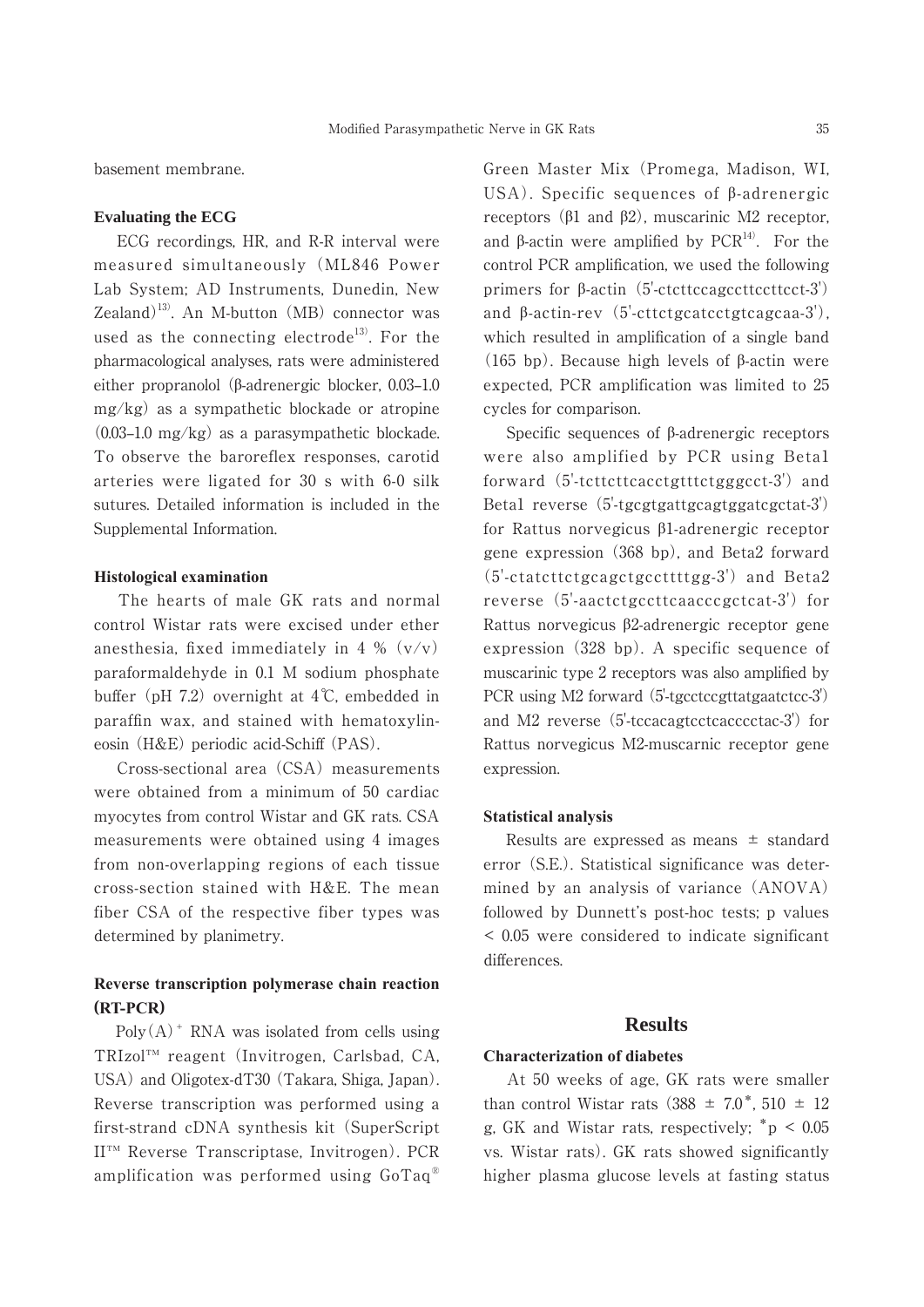

**Figure 1** Decreased parasympathetic R-R regulation in the GK rat. (A) Representative ECG recordings at the basal state (left panels) and 10 min after an intraperitoneal (i.p.) propranolol injection (0.4 mg/kg body weight; right panels) of control (upper panel) and GK (lower panel) rats. (B) Computer-calculated average view of ECG waves of control (upper panel) and GK (lower panel) rats. Statistical analysis of the basal R-R interval (C), baroreflex (Baro; D), and calculated SDNN (standard deviation of the R-R interval; E). Data are expressed as the difference between baseline and each manipulation. Open bar: control (Wistar) rats; closed bar: GK rats. The physiological and pharmacological manipulations are identified above the bars.  $*P < 0.05$  indicates a significant difference between the control and GK rats. Each group contained at least 9 rats.

 $125 \pm 7$ \*, 65  $\pm$  2 mg/dL, GK, Wistar rats, respectively,  $p > 0.05$  vs. Wistar rats). GK rats showed significantly reduced MNCV  $(54.2 \pm 0.8^*)$ ,  $57.2 \pm 0.9$  m/s, GK and Wistar rats, respectively;  $*_{p}$  < 0.05 vs. Wistar rats), SNCV (52.9  $\pm$  0.7<sup>\*</sup>,  $55.6 \pm 0.7$  m/s, GK and Wistar rats, respectively;  $p^*$  < 0.05 vs. Wistar rats), and IENFD (18.2)  $\pm$  0.9<sup>\*</sup>, 24.8  $\pm$  2.1 m/s, GK and Wistar rats, respectively;  $\degree$  p < 0.05 vs. Wistar rats), indicating diabetic neuropathy.

#### **ECG** analysis

 We assessed ECG in the control Wistar and GK rats. The ECGs of the GK rats revealed a regular pattern indicative of physiological pacemaking and excitation propagation (Fig. 1A). ECG analysis using the "average view" program revealed a normal ECG waveform pattern in the GK rats (Fig. 1B). There were no significant differences in the R-R interval or HR at baseline between the control Wistar and GK rats (Fig. 1C). In addition, there was no significant difference in other ECG parameters, such as R-R interval or QRS duration between Wistar and GK rats (Table 1).

 To assess autonomic nerve function in the GK rats, we examined the carotid baroreflex function. Control Wistar rats exhibited a significant increase in HR, whereas a limited response was observed in the GK rats (Fig. 1D). Next,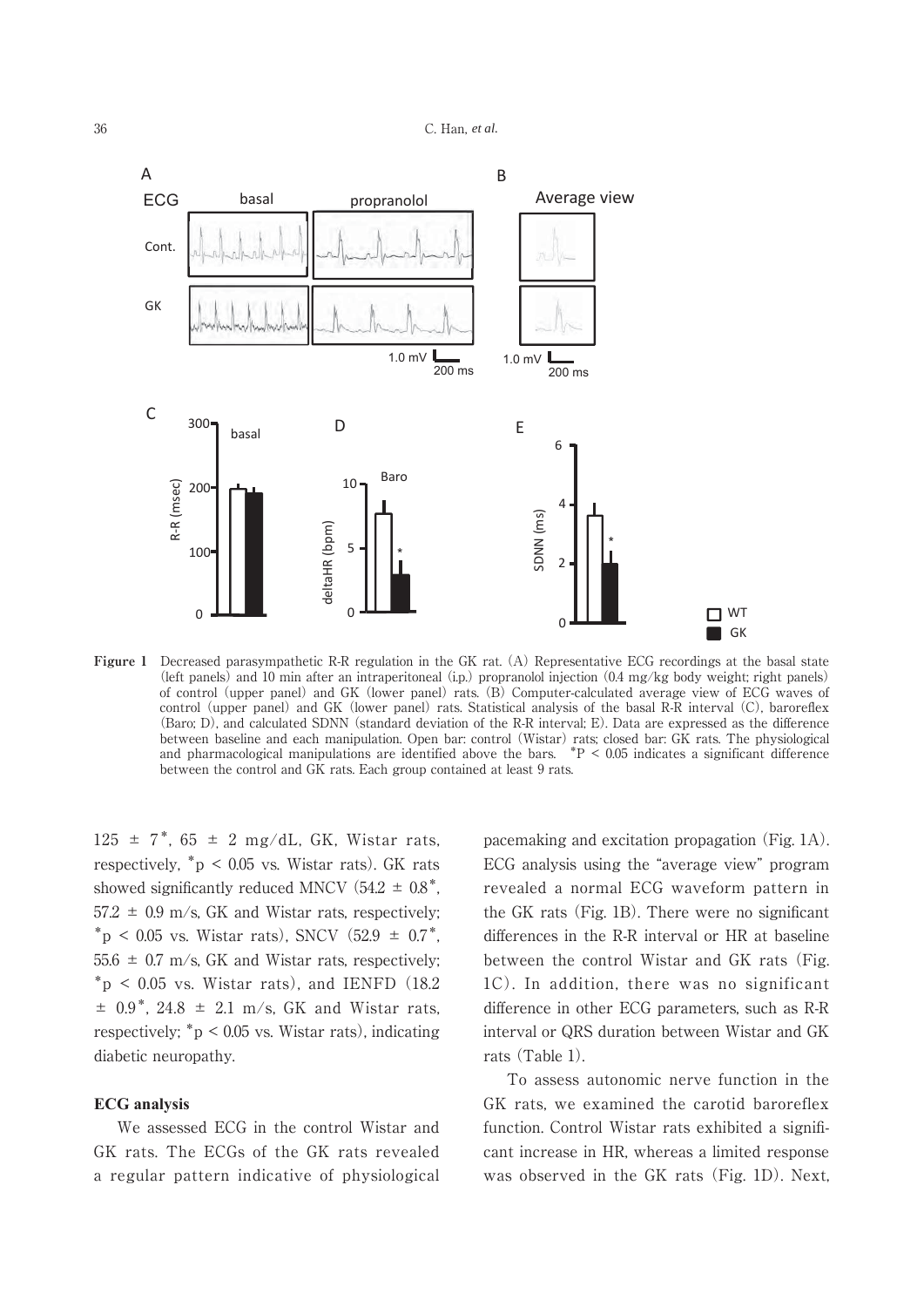| <b>T ADIC 1.</b> EVG parameters. |                 |          |
|----------------------------------|-----------------|----------|
| ECG parameters                   | $Intomial(m_0)$ | Durstion |

**Table 1.** ECG parameters.

| ECG parameters | PR<br>Interval(ms) | Duration(ms)   | QRS<br>Interval(ms) |
|----------------|--------------------|----------------|---------------------|
| Con            | $55.8 \pm 1.1$     | $25.1 \pm 1.3$ | $17.6 \pm 0.8$      |
| GК             | $516 \pm 26$       | $21.9 \pm 2.2$ | $19.8 \pm 2.5$      |
|                |                    |                |                     |

ECG parameters (R-R interval, P duration, and QRS time) of control (Con) and GK rats. Data are expressed as the means  $\pm$  S.E. of at least 9 animals.



**Figure 2** Modified heart rate variability (HRV). (A) Representative HRV analysis of control (Con: left panel) and GK (right panel) rats. Poincaré plots (RRn vs. RRn+1) in which consecutive pairs of R-R intervals during the control period are graphed with the  $n^{th}+1$  R-R interval plotted against the  $n^{th}$  R-R period. Note the highly limited changes in GK rats. (B) Representative power spectral densities of control (Con: left panel) and GK (GK: right panel) rats. GK rats showed apparently limited changes in the high-frequency spectrum (arrow). (C) Statistical comparison of LF (low-frequency) (i), HF (high-frequency) (ii) components, and the LF/HF ratio (iii).  $*P < 0.05$  indicates a significant difference between the control and GK rats. Each group contained at least 8 rats.

we analyzed heat rate variability (HRV), which was measured as the standard deviation of the interbeat interval. Mean R-R intervals fluctuated less in the GK rats than in the control Wistar rats (Fig. 1E), indicating reduced HRV in the GK rats. Statistical analysis revealed decreased SDNN in the GK rats compared with the baseline.

#### **HRV** analysis

 We further analyzed HRV in the control and GK rats. Figure 2A depicts typical results of the beat-to-beat dynamics with Poincaré plots  $(RR_n$  vs.  $RR_{n+1})$ . GK rats clearly showed limited fluctuation changes (Fig. 2A). In the frequency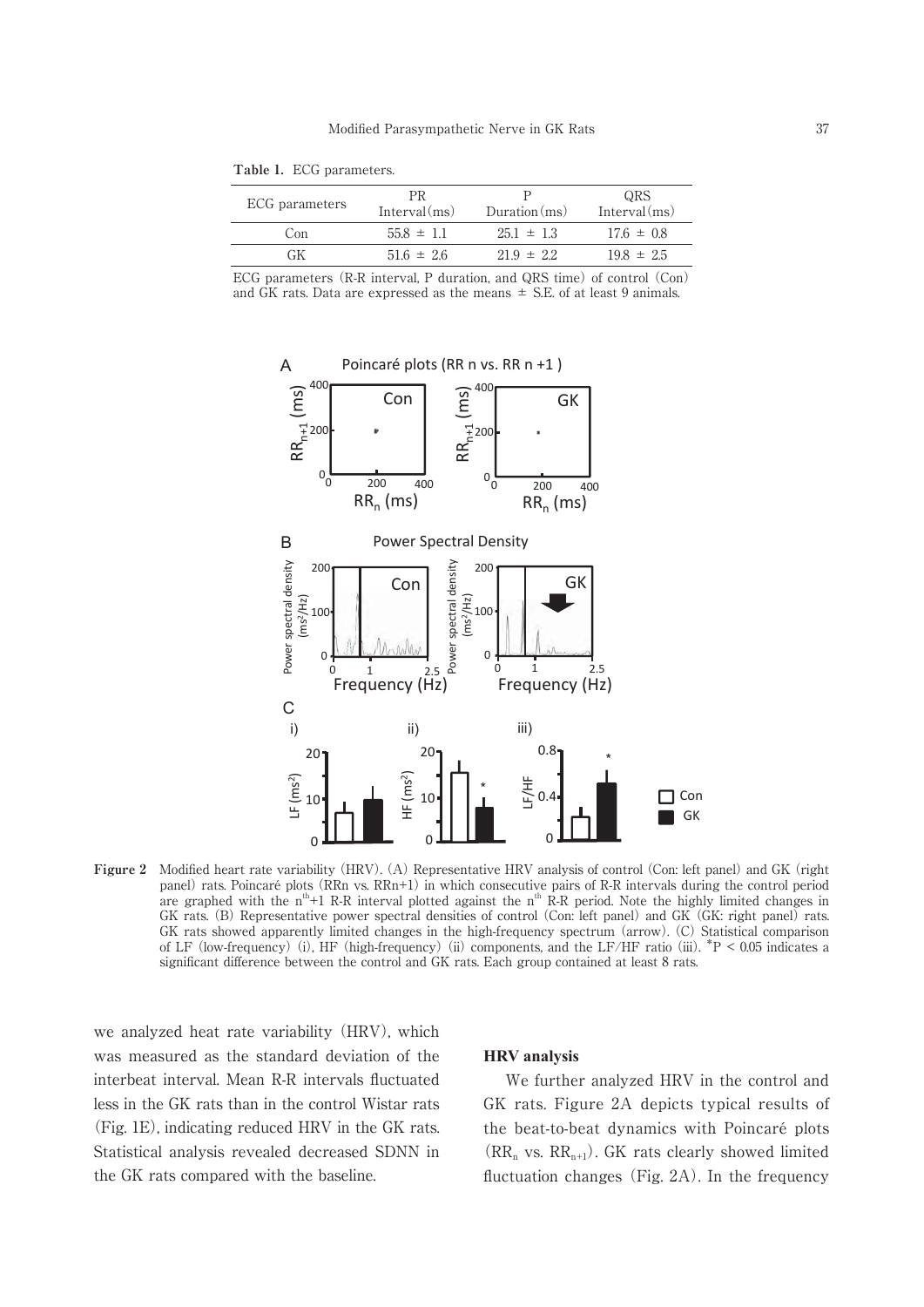



**Figure 3** Pharmacological manipulation (i.p., arrow) with propranolol (A) and atropine (B). No significant difference was detected in response to various amounts of propranolol  $(0.03-1.0 \text{ mg/kg})$ . Dose-dependent changes in response to various amounts of atropine  $(0.03-1.0 \text{ mg/kg})$  resulted in a decreased response in GK rats at the highest dose (1.0 mg/kg). \*P < 0.05 indicates a significant difference between the control and GK rats. Each group contained at least 7 rats.

domain analysis, low-frequency (LF; 0.2-0.75  $\text{Hz}$  and high-frequency (HF; 0.75–2.5 Hz) components were resolved in power spectral density (Fig. 2B). LF components were not significantly different between the 2 groups (Fig. 2Ci). On the other hand, statistical analysis of the HF components revealed a significant decrease in GK rats (Fig. 2Cii). As expected from the calculation of the HF component, GK rats showed a significantly higher LF/HF ratio than did the control Wistar rats (Fig. 2Ciii), suggesting decreased parasympathetic tone.

#### **Pharmacological manipulation**

 Next, we analyzed pharmacological responses in the control Wistar and GK rats (Fig. 3). Intraperitoneal administration of propranolol  $(0.03 \text{ to } 1.0 \text{ mg/kg}, \text{ intraperitoneal } [i.p.])$  resulted in a prolonged R-R interval in a dose-dependent fashion (Fig. 3A). The effects of parasympathetic blockage were also analyzed using injections of atropine  $(0.03 \text{ to } 1.0 \text{ mg/kg}, i.p.)$ , a typical muscarinic receptor antagonist. Atropine significantly reduced the R-R interval in both the control and GK rats (Fig. 3B).

Injection of propranolol, an adrenergic  $\beta$ -blocker, resulted in no significant differences between the control and GK rats, suggesting that sympathetic nerve regulation was relatively conserved. On the contrary, high-dose atropine  $(1.0 \text{ mg/kg})$ injection showed decreased HR responses in the GK rats compared with the control Wistar rats, suggesting that the parasympathetic nervous system is significantly modified in GK rats.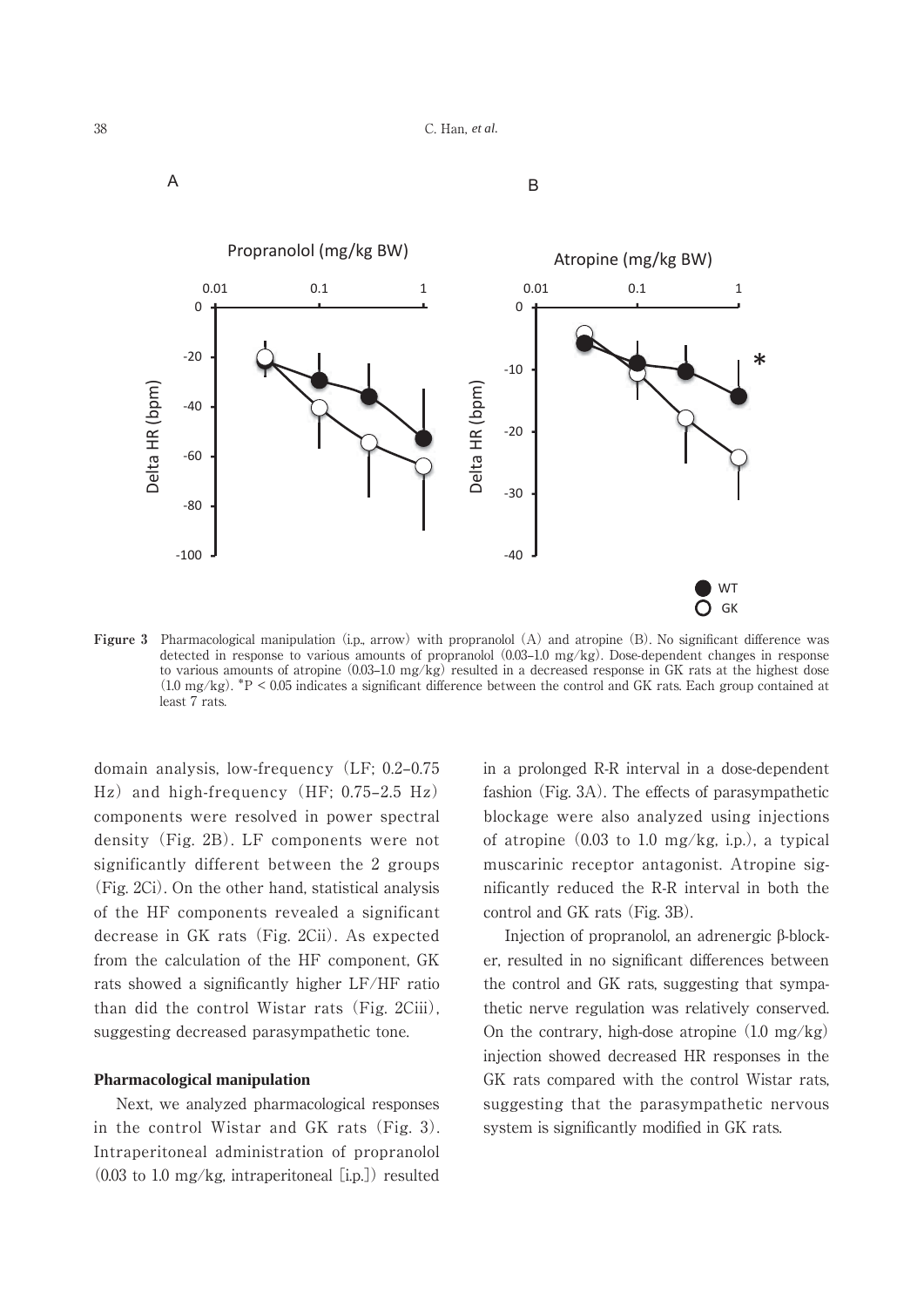

**Figure 4** Conserved heart structure in GK rats. (A) Histological analysis of hearts from 50-week-old Wistar and GK rats. Hearts were sectioned transversely and stained with HE (Hematoxylin and eosin). (B) Conserved expression of adrenergic and muscarinic receptors. RT-PCR (Reverse Transcription Polymerase Chain Reaction) analysis of hearts from control Wistar and GK rats. Identification of sympathetic  $\beta$ -adrenergic receptor (1 and 2)-specific transcripts in the heart (NC, negative control without cDNA; Con, control Wistar rats; GK, GK rats). Expression of  $\beta$ -actin was evaluated as a control.

#### $Histology$

 As modified autonomic nerve regulation often affects the cardiovascular system, cardiac structure was pathologically examined. The gross examinations revealed that the hearts of GK rats were similar to those of control rats (Fig. 4A). To better understand the cardiomyopathic changes observed in the hearts, a cross-sectional area (CSA) was also examined by planimetry. No significant changes were observed (data not shown), suggesting no pathological cardiac changes in the GK rats.

#### **Expression profile**

 To investigate the influence of GK-related diabetes on the autonomic nervous system, we performed RT-PCR analysis of adrenergic ( $\beta$ 1 and  $\beta$ 2) and muscarinic (M2) receptors in the heart to probe the sympathetic and parasympathetic nervous systems, respectively

(Fig. 4B). The mRNA expression levels of the  $\beta$ 1 and  $\beta$ 2 adrenergic receptors in the hearts of control and GK rats were not significantly different. The GK rats also showed no significant changes in  $M2$  receptor expression.  $\beta$ -actin expression was examined as a control.

#### **Discussion**

 In the present study, we examined the cardiovascular autonomic nervous system in GK rats, which is a model of type 2 diabetes. The ECG recordings indicated that GK rats had a decreased baroreflex and a decreased responsiveness to atropine, a parasympathetic nerve antagonist. In addition, GK rats showed decreased SDNN and unchanged R-R interval in the Poincaré plots, indicating a modified autonomic nerve regulatory system in GK rats. Furthermore, GK rats showed decreased HF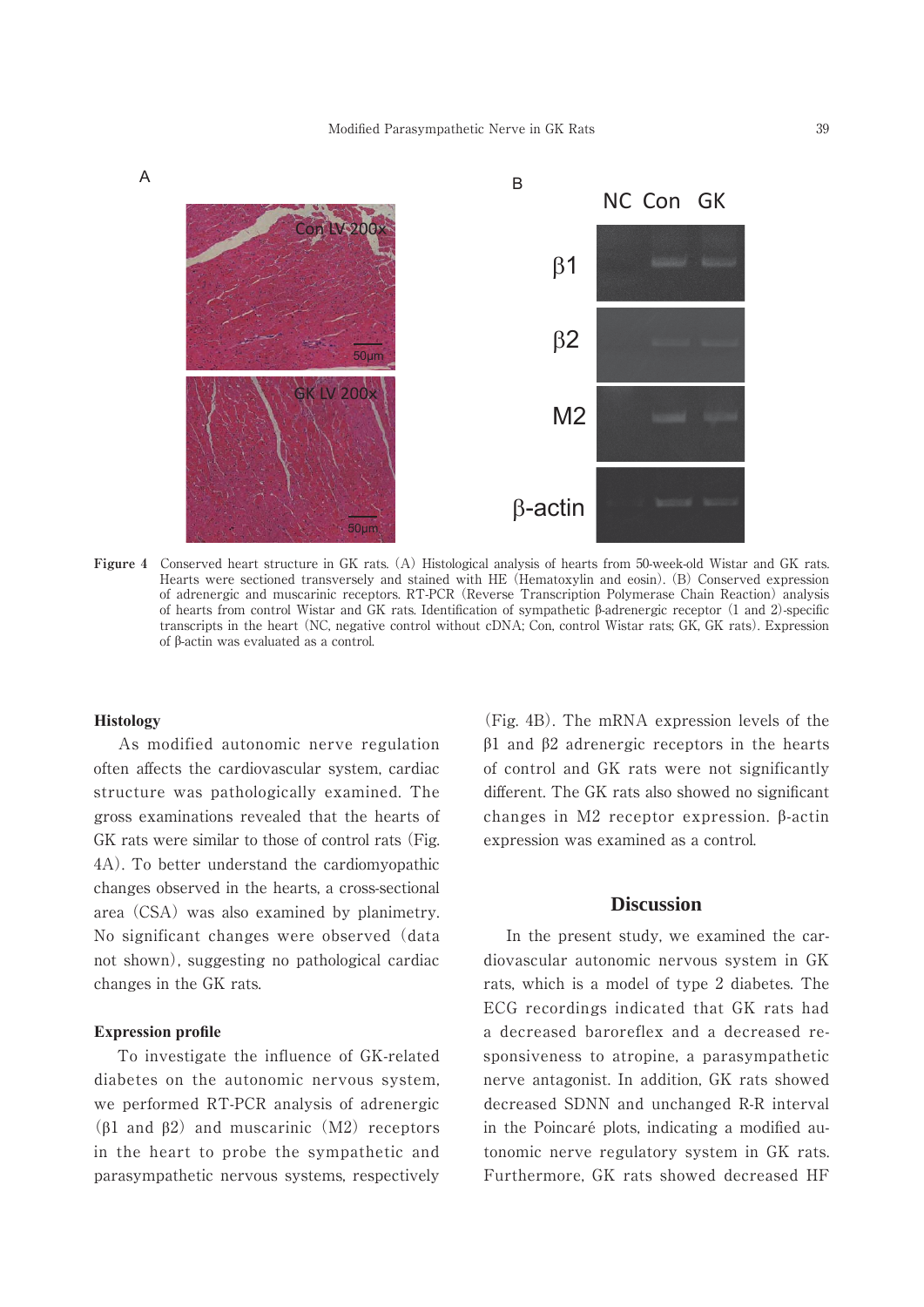component, resulting in decreased LF/HF ratio, indicating modified parasympathetic nerve control. On the other hand, no significant changes in histological analysis were observed. The expression of autonomic nerve receptors, such as  $\beta$ 1,  $\beta$ 2, and M2 receptors, was not changed. Our data suggests that GK rat could be a nice animal model for chronic diabetic neuropathy.

 In human, vagal tonus is the major regulator in the heart rate control. It also should be noted that diabetic patients tend to show increased heart rates. In the present study, GK rat showed modified parasympathetic nerve control, like human diabetic patients. Therefore, GK rat might be a nice animal model for diabetic autonomic neuropathy. On the other hand, as GK rat showed no significant increase in heart rate comparing with control Wistar rats, diabetic neuropathy in GK rat at 50 weeks of age might be mild. So far, neuropathic analysis with GK rat has been mainly focused on pathological changes, while little attention has been paid in ECG-related changes. In the present study, we analyzed cardiovascular autonomic nerve regulatory system in GK rat.

 In clinical analysis, cardiovascular autonomic neuropathy has been linked to cardiac arrhythmias, postural hypotension, and increased incidence of asymptomatic ischemia. Furthermore, it correlates with myocardial infarction and reduced likelihood of survival after myocardial infarction $15$ . The autonomic nervous system closely integrates vital processes, such as HR, blood pressure, and myocardial contractility. Therefore, the autonomic nervous system plays a pivotal role in the regulation of the cardiovascular system. Myocardial infarction is the primary cause of death in diabetic patients. A large longitudinal study presented the first evidence that HRV is a pivotal predictor of cardiac mortality after myocardial infarction $16$ <sup>16</sup>. The vagal nerve plays a crucial role in mediating HRV. The ability to augment vagal activity can be quantified by baroreflex sensitivity. Therefore, considering the importance of HRV in diabetic patients, nice animal model for HRV analysis is important. In this sense, our present study of modified parasympathetic nerve control in GK rat seems to be important. GK rat might be a nice animal model for diabetic cardiovascular neuropathy.

 The duration of diabetes has been associated with a high incidence of neuropathy<sup>17)</sup>. The Diabetes Control and Complications Trials (DCCT) confirmed the beneficial effects of meticulous control of blood glucose on the incidence of chronic complications<sup>18)</sup>. In type 2 diabetic patients, the Kumamoto study showed that intensive insulin treatment for 7 years improved nerve conduction velocity (NCV) and the vibration perception threshold (VPT) compared with those treated conventionally<sup>19)</sup>. In contrast, the UK prospective diabetes study (UKPDS) on 3,867 type 2 diabetic patients did not identify the effects of glucose control on the prevalence of neuropathy, although there was a significant reduction in the risk for retinopathy and nephropathy<sup>20)</sup>. Thus, it might be interesting to analyze intensive insulin treatment or other therapies to prevent diabetic neuropathy in conjunction with the evaluation of ECG and HRV with GK rats.

 Characteristic findings of the peripheral nervous system in diabetic patients include distal and sensory predominant nerve fiber degeneration, axonal loss, and endoneurial microangiopathy<sup>2)</sup>. Dyck et al. proposed that microvascular injury might be the most probable factor for the diffuse neuropathy in diabetes $^{21}$ . However, this hypothesis does not explain the importance of hyperglycemia and the duration of diabetes in the occurrence of diabetic neuropathy. There also emerges a controversy, such as the predominance of the involvement of small fibers, in early diabetic neuropathy. As nerve fiber loss has not been demonstrated universally, microangiopathy might not always account for the diabetic fiber loss. In addition, Malik et al.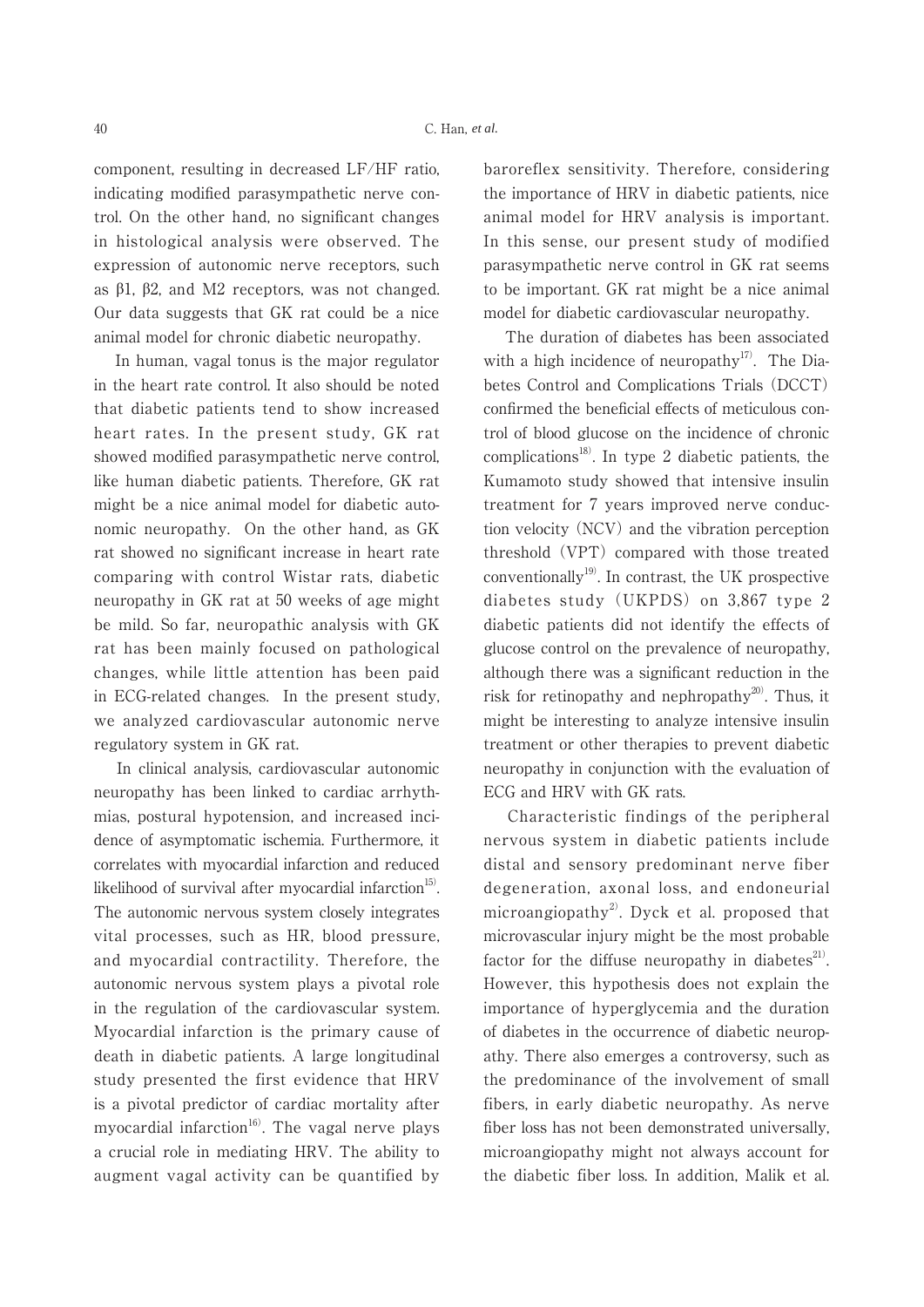demonstrated that patients who showed highgrade microangiopathic changes following overt neuropathy did not have clinically evident neuropathy at the time of nerve biopsy<sup>22)</sup>. The extent of microangiopathic changes correlated well with subsequent nerve fiber loss in diabetic nerves<sup>23)</sup>. In this sense, GK rat might be a useful for evaluation of various types of treatments, as nerve biopsy seems to be limited in the clinic.

 In the present study, we focused on heart rate changes in GK rats. Sanyal et al. reported decreased parasympathetic nerve regulation in Spontaneously Diabetic Bio-Breeding (Kob) rats, another diabetic animal model. In their analysis, Kob rats had lower HF, while no significant changes in the LF /HF ratio were observed $^{24}$ . In the current study, GK rats also showed lower HF, while GK rats showed increased LF/HF ratio, which might be due to different experimental conditions. Nevertheless, combined with Sanyal's study, our findings indicate that HRV analysis is an effective method for evaluating diabetic neuropathy. Zao et al., has analyzed TRH (thyrotropin-releasing hormone)-related changes in GK rats, such as food intake, hormone releases (ghrelin, insulin, peptide YY, and others), while no electrophysiological changes were analyzed $^{25}$ . As nerve control is mainly regulated by ion channels, electrophysiological analysis might be more preferable to analyze diabetic neuropathy, while little electrophysiological studies have been reported with GK rats. Nevertheless, further analysis will be required to evaluate autonomic neuropathy in GK rats.

 Rosengren et al. reported that GK rats have high expression of  $\alpha$ 2A-adrenergic receptors in pancreatic islets, which might be related to lower insulin secretion<sup>26)</sup>. Likewise, we anticipated decreased sympathetic tonus due to  $\alpha$ 2A-adrenergic receptor overexpression in GK rats. Indeed, the current study revealed decreased parasympathetic nerve tonus. Nevertheless, a detailed analysis of  $\alpha$ 2A receptor expression in the sympathetic nerve system in GK rats should be considered in the future study.

 In conclusion, the GK rat showed decreased parasympathetic nerve tone, suggesting the importance of this rat as a typical model to analyze cardiovascular autonomic nerve changes in diabetic neuropathy.

#### **Acknowledgements**

 This research was sponsored in part by Grants-in-Aid for Scientific Research from JSPS, KAKENHI (25460293), The Center of Healthy Aging Innovation (COI), the Special Project of Three Northern Tohoku Universities, and a program titled "Influence of socio-environmental factors on the progression of atherosclerosis among the general population."

#### **References**

- 1)Boulton AJ, Vinik AI, Arezzo JC, Bril V, Feldman EL, Freeman R, Malik RA, et al. Diabetic neuropathies: a statement by the American Diabetes Association. Diabetes care. 2005;28:956-62.
- 2)Yagihashi S, Mizukami H, Sugimoto K. Mechanism of diabetic neuropathy: Where are we now and where to go? J Diabetes Investig. 2011;2:18-32.
- 3)Vinik AI, Mehrabyan A. Diabetic neuropathies. Med Clin North Am. 2004;88:947-99,xi.
- 4)Akash MS, Rehman K, Chen S. Goto-Kakizaki rats: its suitability as non-obese diabetic animal model for spontaneous type 2 diabetes mellitus. Curr Diabetes Rev. 2013;9:387-96.
- 5)Kashima S, Inoue K, Matsumoto M, Akimoto K. Prevalence and characteristics of non-obese diabetes in Japanese men and women: the Yuport Medical Checkup Center Study. J Diabetes. 2015; 7:523-30.
- 6)Goto Y, Suzuki K, Ono T, Sasaki M, Toyota T. Development of diabetes in the non-obese NIDDM rat (GK rat). Adv Exp Med Biol. 1988;246:29-31.
- 7)Wada R, Koyama M, Mizukami H, Odaka H, Ikeda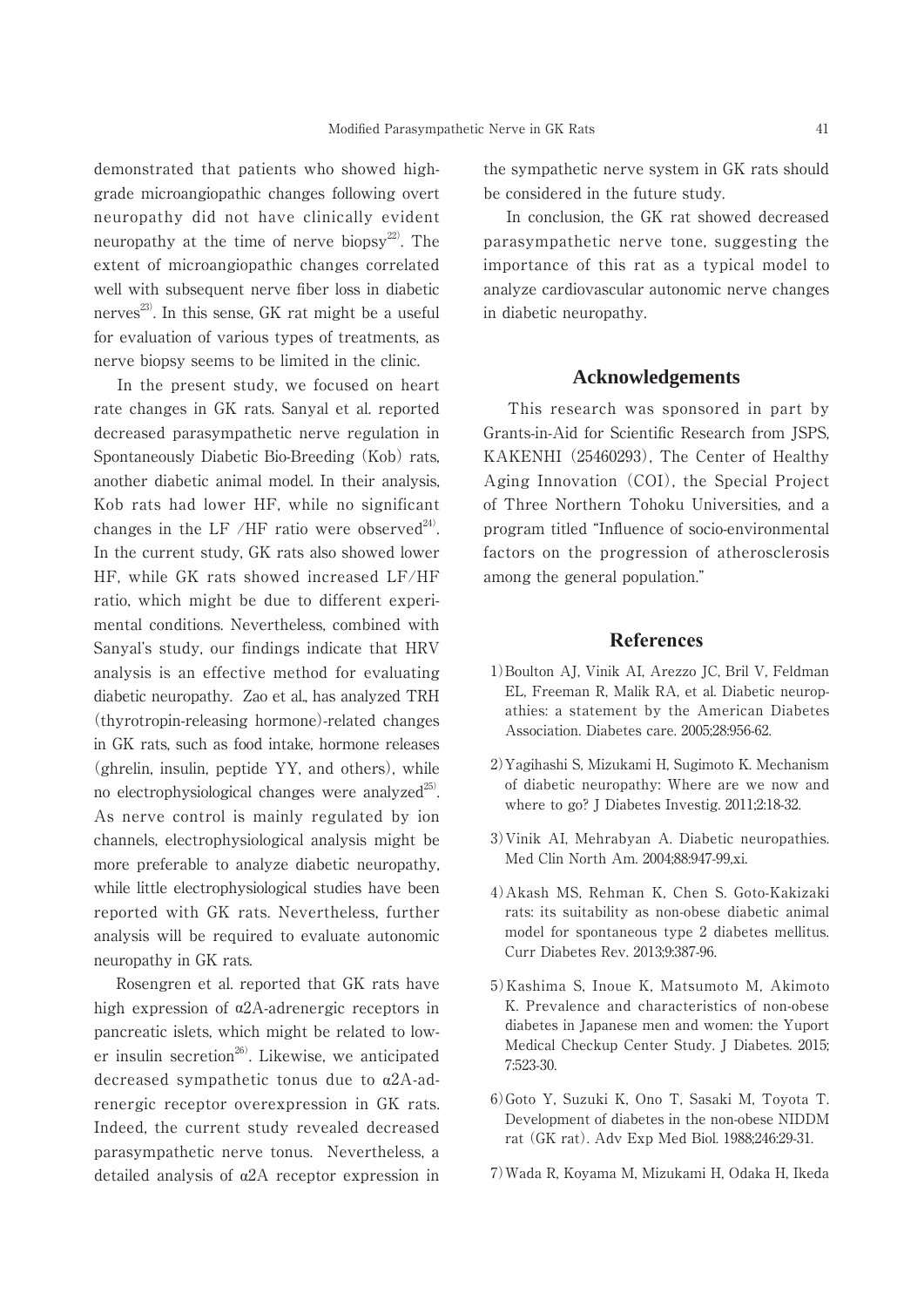H, Yagihashi S. Effects of long-term treatment with alpha-glucosidase inhibitor on the peripheral nerve function and structure in Goto-Kakizaki rats: a genetic model for type 2 diabetes. Diabetes Metab Res Rev. 1999;15:332-7.

- 8)Rolim LC, de Souza JS, Dib SA. Tests for early diagnosis of cardiovascular autonomic neuropathy: critical analysis and relevance. Front Endocrinol (Lausanne). 2013;4:173.
- 9)Vinik AI, Maser RE, Mitchell BD, Freeman R. Diabetic autonomic neuropathy. Diabetes care. 2003;26:1553-79.
- 10)Ziegler D, Zentai CP, Perz S, Rathmann W, Haastert B, Döring A, Meisinger C. Prediction of mortality using measures of cardiac autonomic dysfunction in the diabetic and nondiabetic population: the MONICA/KORA Augsburg Cohort Study. Diabetes care. 2008;31:556-61.
- 11)Howarth FC, Jacobson M, Shafiullah M, Adeghate E. Long-term effects of type 2 diabetes mellitus on heart rhythm in the Goto-Kakizaki rat. Exp Physiol. 2008;93:362-9.
- 12)Yagihashi S, Kamijo M, Ido Y, Mirrlees DJ. Effects of long-term aldose reductase inhibition on development of experimental diabetic neuropathy. Ultrastructural and morphometric studies of sural nerve in streptozocin-induced diabetic rats. Diabetes. 1990;39:690-6.
- 13)Murakami M, Ohba T, Kushikata T, Niwa H, Kurose A, Imaizumi T, Watanabe H, et al. Involvement of the orexin system in sympathetic nerve regulation. Biochem Biophys Res Commun. 2015;460:1076-81.
- 14)Kullmann FA, Artim D, Beckel J, Barrick S, de Groat WC, Birder LA. Heterogeneity of muscarinic receptor-mediated Ca2+ responses in cultured urothelial cells from rat. Am J Physiol Renal Physiol. 2008;294:F971-81.
- 15)Bissinger A, Ruxer J, Ahmed RB, Lubinski A. Heart rate turbulence in patients with poorly controlled diabetes mellitus type 2. Arch Med Sci. 2014;10:1073-7.
- 16)Kleiger RE, Miller JP, Bigger JT Jr, Moss AJ. Decreased heart rate variability and its association with increased mortality after acute myocardial

infarction. Am J Cardiol. 1987;59:256-62.

- 17)Pop-Busui R, Lu J, Lopes N, Jones TL. Prevalence of diabetic peripheral neuropathy and relation to glycemic control therapies at baseline in the BARI 2D cohort. J Peripher Nerv Syst. 2009;14: 1-13.
- 18)Group TDCaCTR. The effect of intensive treatment of diabetes on the development and progression of long-term complications in insulin-dependent diabetes mellitus. . N Engl J Med. 1993;329:977-86.
- 19)Ohkubo Y, Kishikawa H, Araki E, Miyata T, Isami S, Motoyoshi S, Kojima Y, et al. Intensive insulin therapy prevents the progression of diabetic microvascular complications in Japanese patients with non-insulin-dependent diabetes mellitus: a randomized prospective 6-year study. Diabetes Res Clin Pract. 1995;28:103-17.
- 20)Group UPDSU. Intensive blood-glucose control with sulphonylureas or insulin compared with conventional treatment and risk of complications in patients with type 2 diabetes (UKPDS 33). Lancet. 1998;352:837-53.
- 21)Dyck PJ, Karnes J, O'Brien P, Nukada H, Lais A, Low P. Spatial pattern of nerve fiber abnormality indicative of pathologic mechanism. Am J Pathol. 1984;117:225-38.
- 22)Thrainsdottir S, Malik RA, Dahlin LB, Wiksell P, Eriksson KF, Rosén I, Petersson J, et al. Endoneurial capillary abnormalities presage deterioration of glucose tolerance and accompany peripheral neuropathy in man. Diabetes. 2003;52: 2615-22.
- 23)Malik RA, Tesfaye S, Newrick PG, Walker D, Rajbhandari SM, Siddique I, Sharma AK, et al. Sural nerve pathology in diabetic patients with minimal but progressive neuropathy. Diabetologia. 2005;48:578-85.
- 24)Sanyal SN, Arita M, Ono K. Inhomogeneous derangement of cardiac autonomic nerve control in diabetic rats. Circ J. 2002;66:283-8.
- 25)Zhao K, Ao Y, Harper RM, Go VL, Yang H. Foodintake dysregulation in type 2 diabetic Goto-Kakizaki rats: hypothesized role of dysfunctional brainstem thyrotropin-releasing hormone and impaired vagal output. Neuroscience. 2013;247:43- 54.